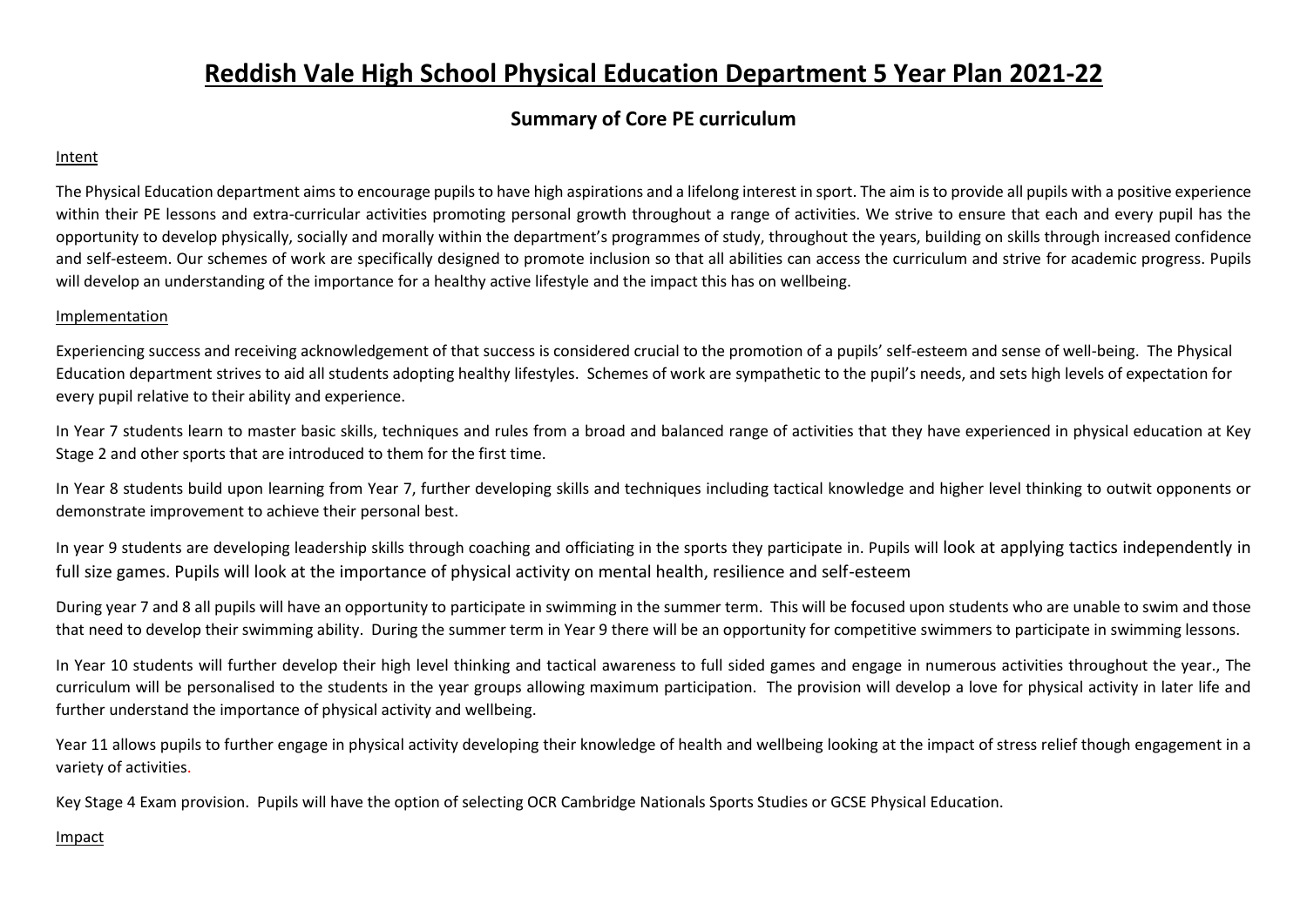PE develops pupils' competence and confidence to take part in a range of physical activities that become a central part of their lives, both in and out of school.

A high-quality PE curriculum enables all pupils to enjoy and succeed in a variety of physical activities. They develop a wide range of skills and the ability to use tactics, strategies and compositional ideas to perform successfully. When they are performing, they think about what they are doing, analyse the situation and make decisions. They also reflect on their own and others' performances and find ways to improve them. As a result, they develop the confidence to take part in different physical activities and learn about the value of healthy, active lifestyles. Discovering what they like to do, what their aptitudes are at school, and how and where to get involved in physical activity helps them make informed choices about lifelong participation.

| <b>Year Group</b> | Intent                                                                                                                                                                                                                                                                                                                                                                                                                                                                                                                                                                                                                                                                                                                                            |
|-------------------|---------------------------------------------------------------------------------------------------------------------------------------------------------------------------------------------------------------------------------------------------------------------------------------------------------------------------------------------------------------------------------------------------------------------------------------------------------------------------------------------------------------------------------------------------------------------------------------------------------------------------------------------------------------------------------------------------------------------------------------------------|
| Year 7            | The schemes allow students to build on the physical skills they have previously developed at KS2. They will master basic skill technique<br>and rules in isolation and games. Throughout a variety of sports there will be connections to components of fitness, importance of a<br>warm up, along with learning muscles and the ranges of movement. This allows them to make connections between the sports and the<br>impact physical activity can have on the body and how it helps us move.<br>Links to the theory aspects allows pupils to have an introduction to theory content that will be included in the GCSE specification.                                                                                                           |
| Year 8            | Year 8 is a building of year 7. Pupils will be able to develop skills and techniques incorporating tactical knowledge and higher level<br>thinking to outwit opponents or demonstrate an improvement to achieve their personal best. In lessons and develop leadership skills<br>and coaching in groups and teams developing individual's confidence and self-esteem as a leader, linking to OCR KS4 Specification R185.<br>Pupils will participate in a variety of sports to inspire pupils to engage in physical activity for life.<br>Links to the theory aspects allows pupils to have an introduction to theory content that will be included in the GCSE specification.                                                                     |
| Year 9 core       | Students will continue to participate in physical activities and have new topics introduced and an alternative curriculum for maximum<br>engagement. Pupils will look at applying tactics independently in full size games and acting as a coach and leader. Pupils can<br>understand what makes an effective performance and act on this as a performer or/and coach. Pupils will engage in physical activity<br>fully allowing pupils to understand the importance of physical activity on mental health, resilience and self-esteem.                                                                                                                                                                                                           |
| Year 10 core      | Students will further develop their high level thinking and tactical awareness to full sided games and engage in numerous activities throughout the<br>year. The curriculum will be personalised to the students allowing maximum participation. The provision will develop a love for physical activity in<br>later life and further understand the importance of physical activity and wellbeing.                                                                                                                                                                                                                                                                                                                                               |
| Year 11 core      | The focus in KS4 is to develop skills across a range of activities that will allow pupils to continue with a passion for sport. This will promote positive<br>exercise routines. Students will continue to further engage in physical activity developing their knowledge of health and wellbeing looking at the<br>impact of stress relief though engagement in a variety of activities. The curriculum will be personalised to the students allowing maximum<br>participation. The provision will develop a love for physical activity in later life and further understand the importance of physical activity and<br>wellbeing. Pupils are encouraged to be involved in primary school festivals and develop their leadership skills further. |
| Year 9 GCSE PE    | As students have not studied theory aspects in classroom, links are initially made to topics that have been covered through practical<br>lessons during year 7 and 8 to allow pupils to recall theoretical knowledge they have been taught, reinforcing and embedding<br>developing understanding. Cross curricular connections can also be made to science where students have studied the cardiovascular                                                                                                                                                                                                                                                                                                                                        |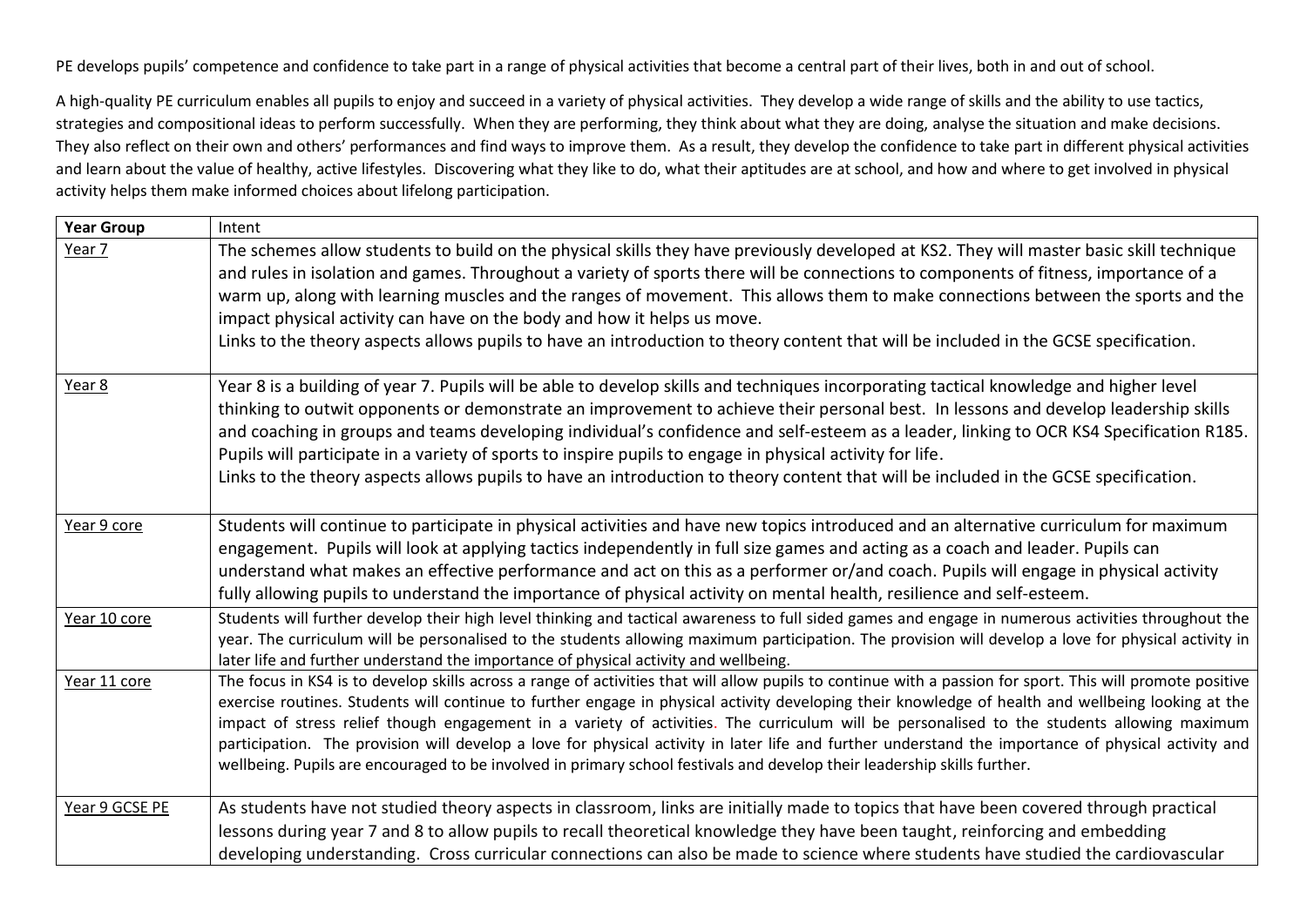|                                     | system and respiratory system along with the skeleton. Students also need to understand the Karvonen formula for maximum heart<br>rate which can be linked to maths. Students are introduced to exam questions and the building of answers looking at AO1, AO2 and<br>AO3. Initially looking at AO1 and building on this throughout the year working up to 6 mark questions. Pupils will look in depth at<br>chapter one - anatomy and physiology and chapter 3 - physical training.<br>Pupils will be introduced to the assessment criteria for the practical sports to gain an understanding of how marks are awarded for part<br>A and part B of each sport.                                                                                                                                                                                                                                                                                                                                                                                                                                                                                                                                                                                                                                                                                                                                                                                                                                                                                                                                                                                                                                                                                                                  |
|-------------------------------------|----------------------------------------------------------------------------------------------------------------------------------------------------------------------------------------------------------------------------------------------------------------------------------------------------------------------------------------------------------------------------------------------------------------------------------------------------------------------------------------------------------------------------------------------------------------------------------------------------------------------------------------------------------------------------------------------------------------------------------------------------------------------------------------------------------------------------------------------------------------------------------------------------------------------------------------------------------------------------------------------------------------------------------------------------------------------------------------------------------------------------------------------------------------------------------------------------------------------------------------------------------------------------------------------------------------------------------------------------------------------------------------------------------------------------------------------------------------------------------------------------------------------------------------------------------------------------------------------------------------------------------------------------------------------------------------------------------------------------------------------------------------------------------|
|                                     | During practical lessons pupils will focus upon keys skills that need to be demonstrated in basketball, badminton, netball, football and<br>athletics developing an understanding of the assessment criteria and the assessment drills that pupils need to perform along with<br>higher level thinking games looking at competent skills within game situations. This will develop from the fundamental skills and tactics<br>developed in KS3.                                                                                                                                                                                                                                                                                                                                                                                                                                                                                                                                                                                                                                                                                                                                                                                                                                                                                                                                                                                                                                                                                                                                                                                                                                                                                                                                  |
| Year 9 OCR Sports<br><b>Studies</b> | Pupils are introduced to Sports Studies during their transition year. The course is introduced to students in detail to ensure pupils<br>understand how work is marked. Pupils will develop their sports skills as both a performer and as a leader in a sporting activity. Pupils<br>have to participate in a practical activity that is individual and a team sport. Pupils will develop skills to perform competently both in<br>isolation and in competitive situations with accuracy and fluency, performing under pressure and problem solving to make decisions.<br>Pupils will be assessed on planning, delivering and reviewing a safe and effective leadership session whilst reviewing performance. This<br>developing the fundamental skills that pupils have learnt in KS3. Pupils will evaluate their own sporting performance identifying<br>strength and weaknesses and devise a developmental plan to improve weaknesses in a sporting activity.                                                                                                                                                                                                                                                                                                                                                                                                                                                                                                                                                                                                                                                                                                                                                                                                                |
| Year 10 GCSE PE                     | This year we start to bring together skills learnt in year 9 to complete a piece of NEA coursework. Pupils will complete paper one<br>chapter 2 – movement analysis and complete exam questions to develop skills for assessment. There will be lessons on 9 mark<br>questions to develop the depth and understanding needed of the requirements from the exam questions, using AO1, AO2 and AO3.<br>Peer and self-assessment along with teacher marking and feedback will help develop understanding further of exam questions and the<br>structure. Pupils will begin to study paper two where chapter four health, fitness and performance and chapter 5 sport psychology will<br>be looked at. Here there will be connections made with food technology and science from KS3. Pupils can make links to food technology<br>and science with reference to macronutrients and micronutrients and the components of a balanced diet.<br>Pupils who need to be assessed in sports which are not offered through school will be recorded as video evidence and assessed during<br>year 10 in preparation of year 11 to aid with assessment and data drops. During practical lessons pupils will focus upon basketball,<br>badminton, netball, football and athletics developing technique of skills in isolation to perfect moderation drills allowing pupils to show,<br>technical accuracy, accurate precision, control and fluency pupils will work on maintaining theses consistently in a game situation whilst<br>demonstrating tactical knowledge and adapting to the opposition in game situations consistently Reference to assessment criteria will<br>be made throughout practical lessons. This will develop from the fundamental skills and tactics developed in KS3. |
| Year 10 OCR Sports<br>Studies       | Pupils will complete the exam unit on contemporary issues understanding the issues which affect participation in sport. They will<br>develop an understanding about the role of sport in promoting values making connections and developing those discussed in KS3.<br>Pupils will understand the importance of hosting major sporting events and the impact on profile and economy. Pupils will look at the<br>national governing bodies which will have been introduced in year 9. Pupils will be assessed through a GCSE exam in the January series.                                                                                                                                                                                                                                                                                                                                                                                                                                                                                                                                                                                                                                                                                                                                                                                                                                                                                                                                                                                                                                                                                                                                                                                                                          |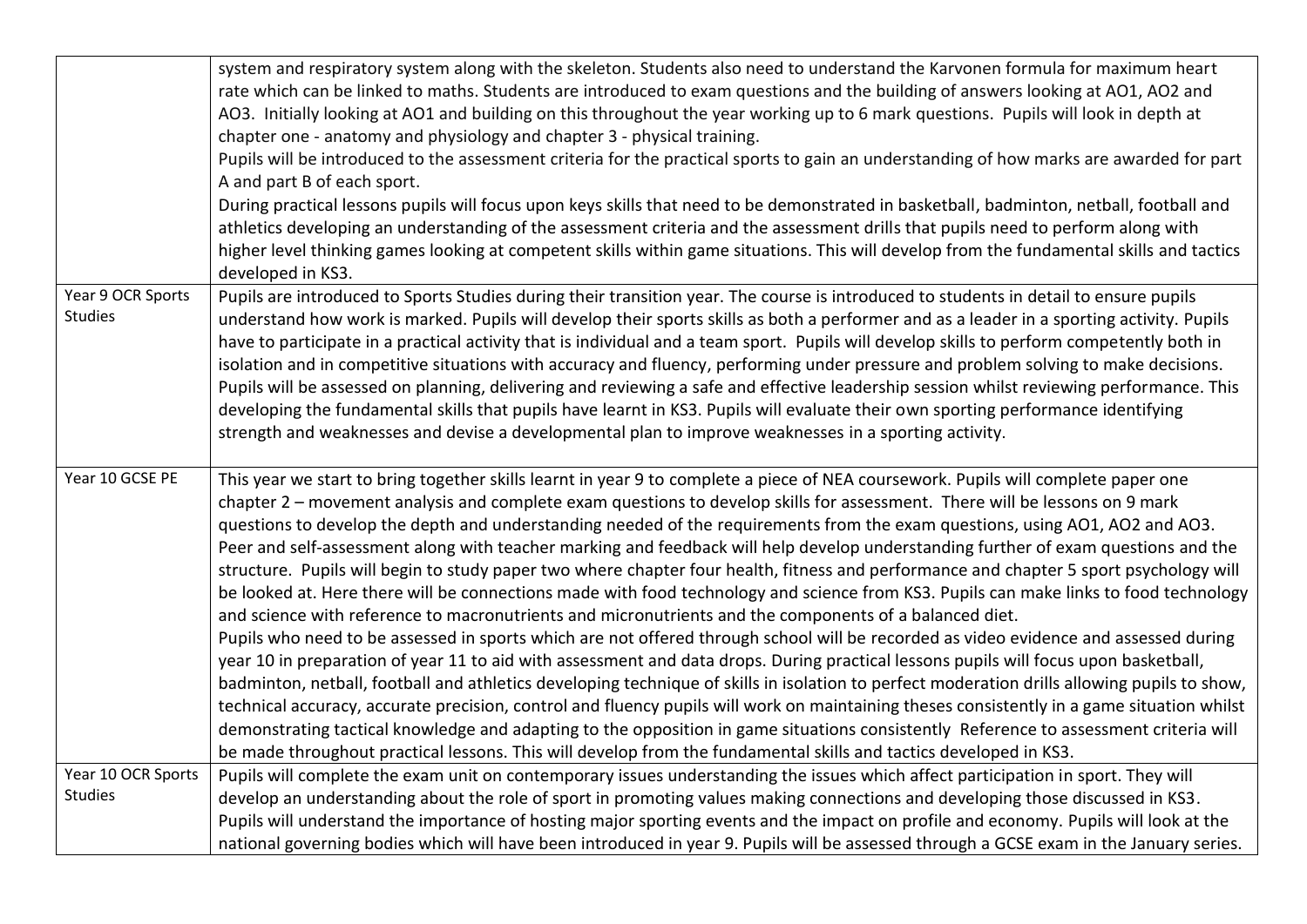|                    | During the second half of the year pupils will focus upon sport and the media. Pupils learn a range of media sources and apply these to      |
|--------------------|----------------------------------------------------------------------------------------------------------------------------------------------|
|                    | real life examples to show the nature of the relationship between media and sport. Pupils will know how developments in technology           |
|                    | allow sport to become more accessible, viewed and discussed for spectators. Pupils will evaluate and justify the different ways in which     |
|                    | sport is represented in the media, making links to the positives and negatives of the media in sport.                                        |
| Year 11 GCSE       | Pupils will complete 1 lesson practical and 4 theory lessons. Pupils will complete paper two chapter 6 socio-cultural influences, looking    |
|                    | at exam questions throughout lessons. Lesson will focus upon exam technique and structure to complete longer mark questions.                 |
|                    | Developing AO1, AO2 and AO3 within the answers where required. Lessons will focus upon breaking questions down and                           |
|                    | understanding what questions are looking for when being answered. Paper one will be revisited through revision, recall and application       |
|                    | and NEA coursework will be re-drafted.                                                                                                       |
|                    | Pupils will be ready prepared for practical moderation. During practical lessons pupils will further develop focus upon basketball,          |
|                    | badminton, netball, football and athletics developing technique of skills in isolation to perfect moderation drills allowing pupils to show, |
|                    | technical accuracy, accurate precision, control and fluency pupils will work on maintaining theses consistently in a game situation          |
|                    | whilst demonstrating tactical knowledge and adapting to the opposition in game situations consistently. Pupils will have the                 |
|                    | opportunity to complete rock climbing as one of their individual sports, attending an external rock climbing centre to complete the          |
|                    | assessment and moderation for this. Reference to assessment criteria will be made throughout practical lessons. Continued practice of        |
|                    | these skills will allow pupils to improve practical scores in preparation for moderation day.                                                |
| Year 11 OCR Sports | Pupils will complete the sport and the media coursework. Pupils will participate in an outdoor activities, learning about different types    |
| <b>Studies</b>     | of outdoor activities including, provision of these activities in the UK and the importance of organisation. Pupils will be able to identify |
|                    | and describe the National Sports Centres along with understanding the value of participating in outdoor activities including confidence,     |
|                    | challenge, health and fitness, motivation, socialisation, skill building and problem solving. Pupils will independently research and share   |
|                    | findings during presentations with peers. Pupils will plan an outdoor activity understanding the importance of health and safety,            |
|                    | personnel, clothing and equipment, emergency procedures, contingency plans, shelter, weather forecast, timings, organisation of the          |
|                    | group activity, hazards, supervisions and the consequences of not organising these correctly. Pupils will demonstrate and be assessed        |
|                    | on knowledge and skills during two outdoor education activities.                                                                             |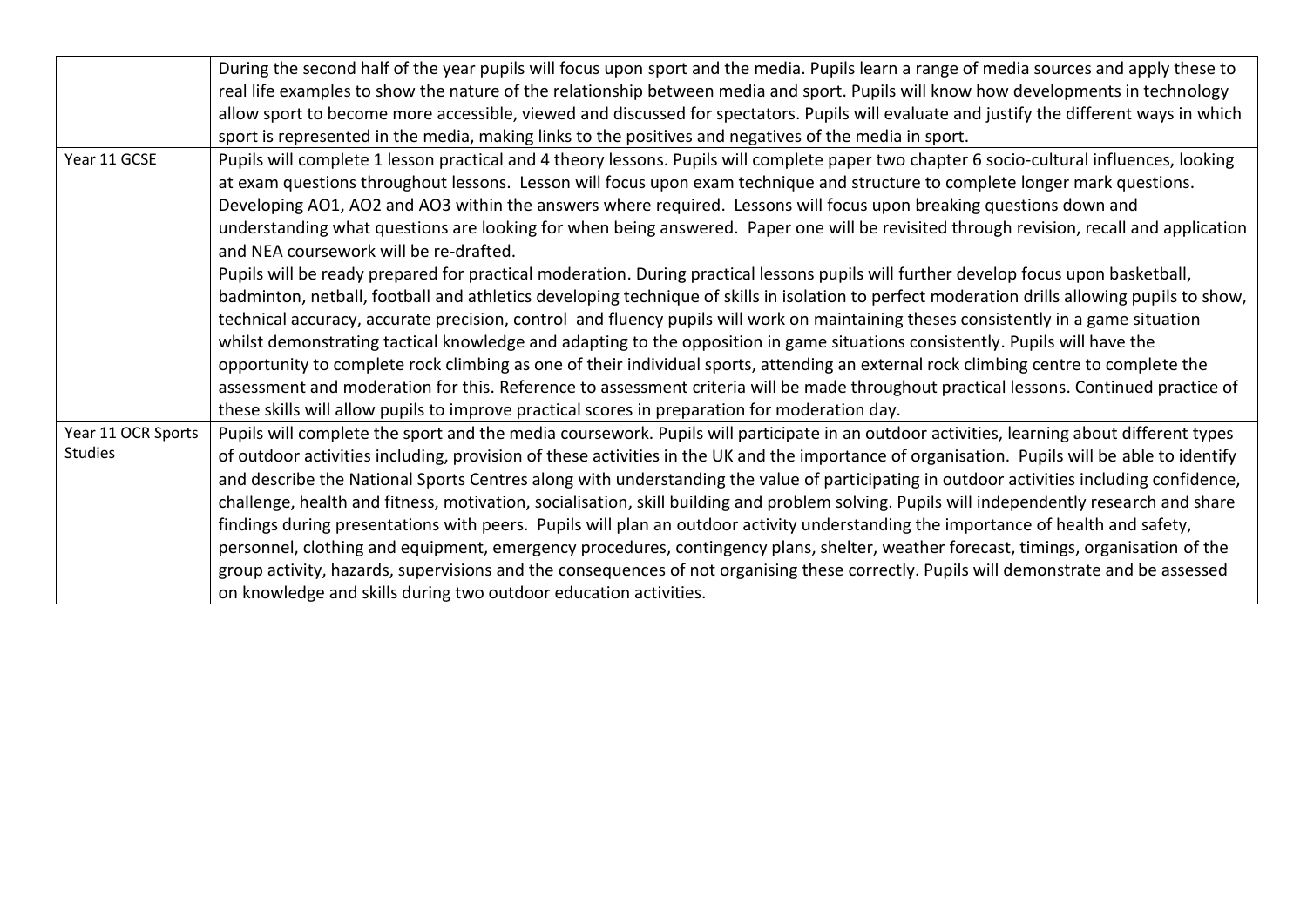<span id="page-4-1"></span><span id="page-4-0"></span>

| YEAR <sub>7</sub>                                                                                                                                                                                                                                                                                                                                                               |                                                                                                                                                                                                                                                                                                                                                                                                                                                                                    |                                                                                                                                                                                                                                                                                                                                            |
|---------------------------------------------------------------------------------------------------------------------------------------------------------------------------------------------------------------------------------------------------------------------------------------------------------------------------------------------------------------------------------|------------------------------------------------------------------------------------------------------------------------------------------------------------------------------------------------------------------------------------------------------------------------------------------------------------------------------------------------------------------------------------------------------------------------------------------------------------------------------------|--------------------------------------------------------------------------------------------------------------------------------------------------------------------------------------------------------------------------------------------------------------------------------------------------------------------------------------------|
| <b>Football</b>                                                                                                                                                                                                                                                                                                                                                                 | <b>Netball</b>                                                                                                                                                                                                                                                                                                                                                                                                                                                                     | <b>Basketball</b>                                                                                                                                                                                                                                                                                                                          |
| In this unit pupils focus on how to use basic<br>principles of attack and defence to plan strategy<br>and tactics for football. They work on improving<br>the quality of their skills using various techniques<br>to. In all games activities, pupils think about how<br>to use skills, strategies and tactics to outwit the<br>opposition.                                     | In this unit pupils focus on how to use basic<br>principles of attack and defence to plan strategies<br>and tactics for Netball. Pupils will work on<br>improving the quality of their skills with the<br>intention of outwitting opposition. In all games<br>activities, pupils think about how to use skills,<br>strategies and tactics to outwit the opposition.                                                                                                                | In this unit pupils focus on how to use basic<br>principles of attack and defence to plan strategy<br>and tactics for basketball. They work on<br>improving the quality of their skills using various<br>techniques. In all games activities, pupils think<br>about how to use skills, strategies and tactics to<br>outwit the opposition. |
| <b>Badminton</b>                                                                                                                                                                                                                                                                                                                                                                | <b>Health and Fitness</b>                                                                                                                                                                                                                                                                                                                                                                                                                                                          | <b>Cricket</b>                                                                                                                                                                                                                                                                                                                             |
| Pupils will focus on replicating and developing<br>techniques for a variety of shots as well as<br>implementing and strategic play to outwit<br>opponents in singles. In net games, it is the player<br>aim to get the shuttle to land in the target area so<br>that the opponent cannot return it. Pupil should<br>be able to accurately score and singles badminton<br>games. | In this unit pupils will learn and accurately<br>replicate specific techniques for a variety of<br>fitness based activities. They will carry out<br>investigations into the bodies' ability to exercise<br>and the reasoning behind such principles. Pupils<br>will gain an understanding of warm ups, cool<br>downs and health importance through physical<br>tasks. To reflect on the benefits that fitness<br>events give to an individual and implications for<br>future life. | In this unit pupils will replicate and improve<br>individual technique in batting, bowling and<br>fielding. Pupils will work on improving the quality<br>of their skills with the intention of outwitting<br>opponents.                                                                                                                    |
| <b>Rounders</b>                                                                                                                                                                                                                                                                                                                                                                 | <b>Athletics</b>                                                                                                                                                                                                                                                                                                                                                                                                                                                                   | Swimming                                                                                                                                                                                                                                                                                                                                   |
| In this unit pupils will develop individual<br>technique in batting, bowling and fielding. Pupils<br>will work on improving the quality of their skills.<br>Pupil should begin to accurately score games.                                                                                                                                                                       | In this unit pupils will accurately replicate<br>running, jumping and throwing skills and learn<br>specific techniques for events in order to improve<br>performances. They will carry out investigations<br>into aspects of technique and use the information<br>to become more technically proficient. In all<br>athletic activity, pupils will engage in performing<br>and improving their skills and personal bests in<br>relation to speed, height and distances.             | In this unit pupils will develop their swimming<br>technique. Developing the correct body position<br>enabling them to develop their swimming strokes.                                                                                                                                                                                     |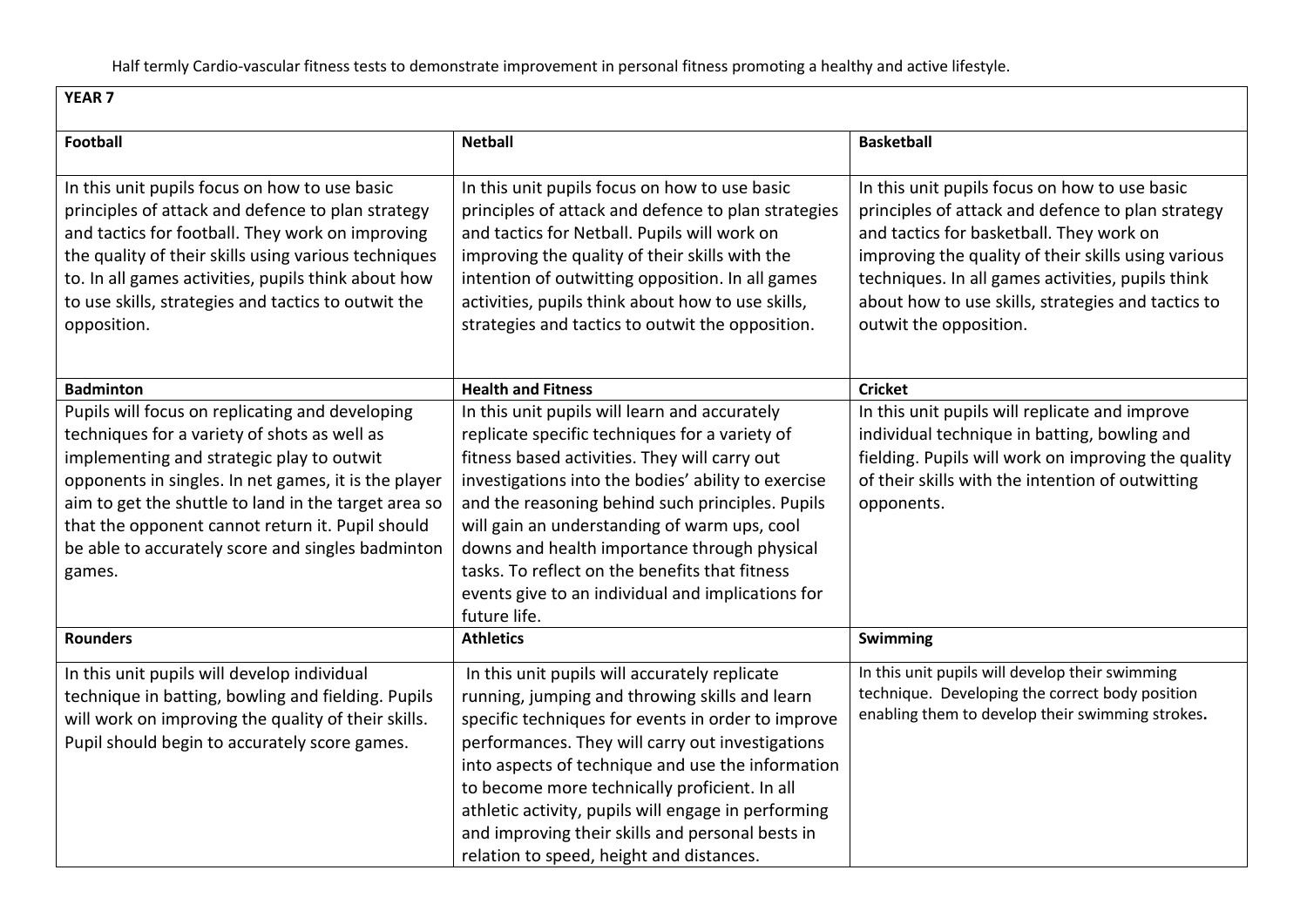| YEAR <sub>8</sub>                                                                                                                                                                                                                                                                                                                                                                                                                                                                  |                                                                                                                                                                                                                                                                                                                                                                                                                                                                                                     |                                                                                                                                                                                                                                                                                                                                                                                                                                                                           |
|------------------------------------------------------------------------------------------------------------------------------------------------------------------------------------------------------------------------------------------------------------------------------------------------------------------------------------------------------------------------------------------------------------------------------------------------------------------------------------|-----------------------------------------------------------------------------------------------------------------------------------------------------------------------------------------------------------------------------------------------------------------------------------------------------------------------------------------------------------------------------------------------------------------------------------------------------------------------------------------------------|---------------------------------------------------------------------------------------------------------------------------------------------------------------------------------------------------------------------------------------------------------------------------------------------------------------------------------------------------------------------------------------------------------------------------------------------------------------------------|
| <b>Football</b>                                                                                                                                                                                                                                                                                                                                                                                                                                                                    | <b>Netball</b>                                                                                                                                                                                                                                                                                                                                                                                                                                                                                      | <b>Basketball</b>                                                                                                                                                                                                                                                                                                                                                                                                                                                         |
| Pupils will focus on developing team attacking and<br>defending strategies and techniques. Pupils will select<br>and apply their skills so that they can carry out tactics<br>with the intention of outwitting their opponents. In<br>invasion games the main intention is to invade your<br>opponents' territory and to outwit them so that you<br>can score goals or points.                                                                                                     | Pupils will focus on developing team attacking<br>and defending strategies and techniques. Pupils<br>will select and apply their skills so that they can<br>carry out tactics with intent to outwit the<br>opposition. Pupils think about how to use skills,<br>strategies and tactics to outwit the opposition.<br>Pupils will begin to umpire games.                                                                                                                                              | Pupils will focus on developing basketball skills further<br>whilst developing team attacking and defending strategies<br>and techniques. Pupils will select and apply their skills so<br>that they can carry out tactics with the intention of<br>outwitting their opponents.                                                                                                                                                                                            |
| <b>Badminton</b>                                                                                                                                                                                                                                                                                                                                                                                                                                                                   | <b>Health and Fitness</b>                                                                                                                                                                                                                                                                                                                                                                                                                                                                           | <b>Cricket</b>                                                                                                                                                                                                                                                                                                                                                                                                                                                            |
| Pupils will aim to demonstrate consistent technique<br>throughout. Pupils will focus on accurate replication of<br>skills and refining game strategies with the intention<br>of outwitting their opponents. In net games, it is the<br>player aim to get the shuttle to land in the target area<br>so that the opponent cannot return it. Pupil will<br>develop confidence in scoring and officiating<br>badminton single games.<br><b>Rounders</b>                                | In this unit pupils will learn and accurately replicate<br>specific techniques for a variety of fitness based<br>activities. They will carry out investigations into the<br>bodies' ability to exercise and the reasoning behind<br>such principles. Pupils will gain an understanding of<br>warm ups, cool downs and health importance through<br>physical tasks. To reflect on the benefits that fitness<br>events give to an individual and implications for future<br>life.<br><b>Athletics</b> | In this unit pupils focus on accurate replication &<br>further developing, implementing and refining<br>techniques for batting, bowling and fielding. Pupils will<br>further work on the skill of outwitting opponents. In<br>striking and fielding games, players achieve this by<br>striking the ball so that fielders are deceived or<br>avoided, and then running between wickets or around<br>bases to score runs. Pupil should begin to accurately<br>umpire games. |
|                                                                                                                                                                                                                                                                                                                                                                                                                                                                                    |                                                                                                                                                                                                                                                                                                                                                                                                                                                                                                     | Swimming                                                                                                                                                                                                                                                                                                                                                                                                                                                                  |
| In this unit pupils focus on accurate replication &<br>further developing, implementing and refining<br>techniques for batting, bowling and fielding. Pupils will<br>further work on the skill of outwitting opponents. In<br>striking and fielding games, players achieve this by<br>striking the ball so that fielders are deceived or<br>avoided, and then running between wickets or around<br>bases to score runs. Pupil should accurately score<br>games & understand rules. | In this unit, pupils begin to use their knowledge of<br>athletics events, strategies and techniques to develop<br>and enhance replication and performance. Pupils<br>develop their understanding of fitness and its<br>relationship to performance. In athletic activities,<br>pupils will engage in performing and improving their<br>skills and personal and collective bests in relation to<br>speed, height, distance and accuracy.                                                             | In this unit pupils will develop their swimming<br>technique. Developing the correct body position<br>enabling them to develop their swimming strokes                                                                                                                                                                                                                                                                                                                     |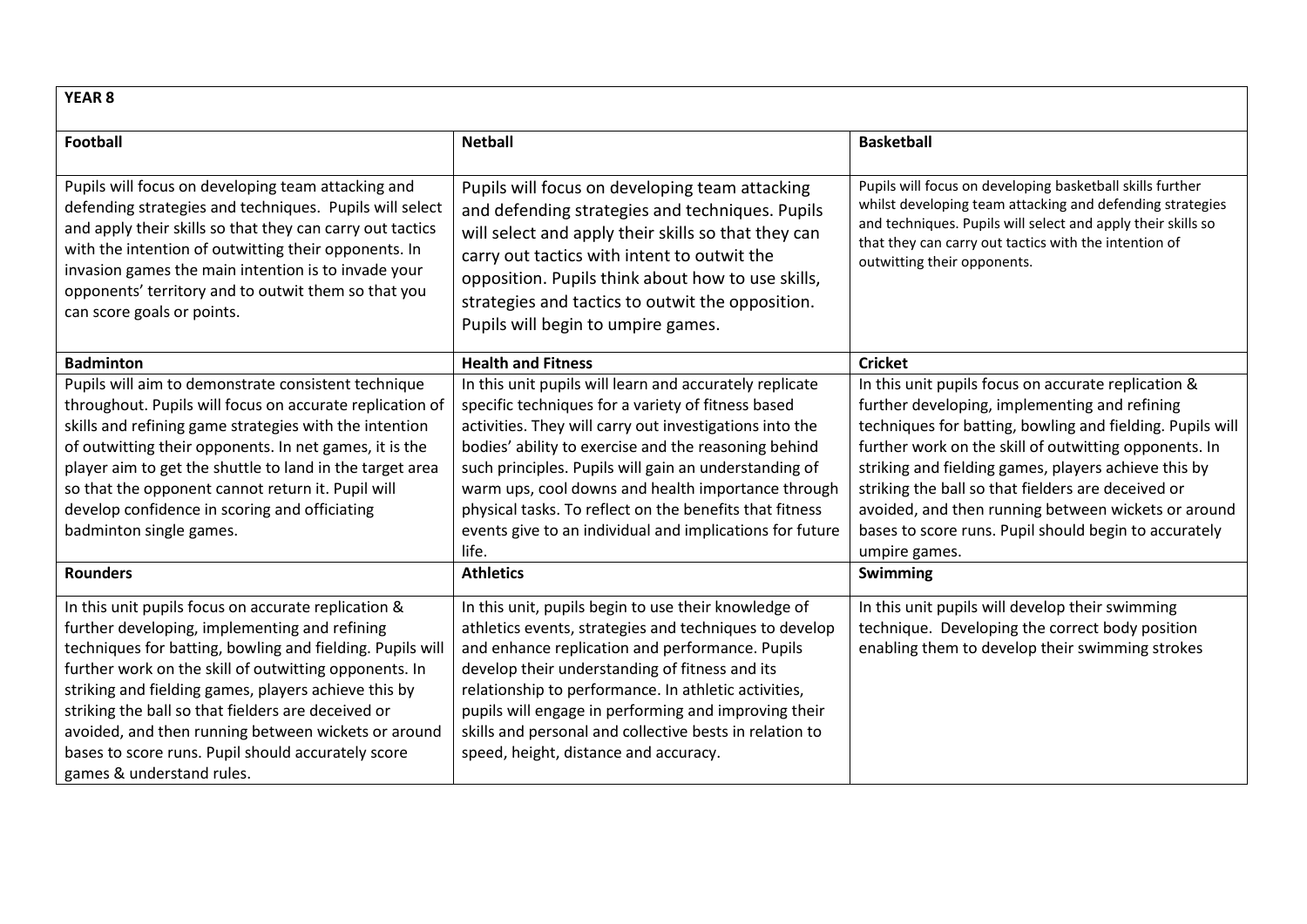| <b>YEAR 9</b>                                                                                                                                                                                                                                                                                                                                                                                                                                        |                                                                                                                                                                                                                                                                                                                                                                                                                                                                                                                                      |                                                                                                                                                                                                                                                                                                                                                                                                                                                                                         |
|------------------------------------------------------------------------------------------------------------------------------------------------------------------------------------------------------------------------------------------------------------------------------------------------------------------------------------------------------------------------------------------------------------------------------------------------------|--------------------------------------------------------------------------------------------------------------------------------------------------------------------------------------------------------------------------------------------------------------------------------------------------------------------------------------------------------------------------------------------------------------------------------------------------------------------------------------------------------------------------------------|-----------------------------------------------------------------------------------------------------------------------------------------------------------------------------------------------------------------------------------------------------------------------------------------------------------------------------------------------------------------------------------------------------------------------------------------------------------------------------------------|
| <b>Football</b>                                                                                                                                                                                                                                                                                                                                                                                                                                      | <b>Netball</b>                                                                                                                                                                                                                                                                                                                                                                                                                                                                                                                       | <b>Basketball</b>                                                                                                                                                                                                                                                                                                                                                                                                                                                                       |
| Pupils will focus on developing, implementing and<br>refining team and individual game plans to outwit<br>opponents. Teams will be expected to plan strategies<br>and implement them in different situations in a<br>football game. In invasion games the main intention is<br>to invade your opponents' territory and to outwit<br>them so that you can score goals or points. Pupils                                                               | Pupils will focus on developing, implementing and<br>refining team and individual game plans with the goal<br>of outwitting an opponent. Pupils will focus on<br>developing and implementing attacking and defending<br>strategies and techniques. All games activities involve<br>pupils thinking about how to use skills, strategies and<br>tactics to outwit the opposition. Pupils should e able                                                                                                                                 | Pupils will focus on developing, implementing and<br>refining team and individual game plans to outwit<br>opponents. Teams will be expected to plan strategies<br>and implement them in different situation. In invasion<br>games the main intention is to invade your opponents'<br>territory and to outwit them so that you can score<br>points. Pupils should e able to score accurately, coach                                                                                      |
| should be able to score accurately, coach and officiate<br>games.                                                                                                                                                                                                                                                                                                                                                                                    | to score accurately, coach and officiate games.                                                                                                                                                                                                                                                                                                                                                                                                                                                                                      | and officiate games.                                                                                                                                                                                                                                                                                                                                                                                                                                                                    |
| <b>Badminton</b>                                                                                                                                                                                                                                                                                                                                                                                                                                     | <b>Health and Fitness</b>                                                                                                                                                                                                                                                                                                                                                                                                                                                                                                            | <b>Cricket</b>                                                                                                                                                                                                                                                                                                                                                                                                                                                                          |
| Pupils will focus on replicating and developing more<br>advanced techniques as well as implementing and<br>refining strategic play to outwit opponents. Pupils will<br>be able to demonstrate the essential elements of<br>attack and defence. In net games, it is the player aim<br>to get the ball to land in the target area so that the<br>opponent cannot return it. Pupil should be able to<br>accurately score and officiate badminton games. | In this unit pupils will replicate specific techniques for<br>a variety of fitness based activities developing<br>components of fitness. They will carry out<br>investigations into the bodies' ability to exercise and<br>the reasoning behind such principles. Pupils will<br>develop a greater understanding of warm ups, cool<br>downs and health importance through physical tasks<br>as well as training methods. To reflect on the benefits<br>that fitness events give to an individual and<br>implications for future life. | In this unit pupils will demonstrate consistency, timing<br>and fluency in the execution of techniques for batting,<br>bowling and fielding. Pupils will work on improving the<br>skill of outwitting opponents. In striking and fielding<br>games, players achieve this by striking the ball so that<br>fielders are deceived or avoided, and then running<br>between wickets or around bases to score runs. Pupils<br>should be able to accurately score, coach & officiate<br>games. |
| <b>Rounders</b>                                                                                                                                                                                                                                                                                                                                                                                                                                      | <b>Athletics</b>                                                                                                                                                                                                                                                                                                                                                                                                                                                                                                                     | Swimming                                                                                                                                                                                                                                                                                                                                                                                                                                                                                |
| In this unit pupils will demonstrate timing and fluency<br>in the replication of techniques for batting, bowling<br>and fielding. Pupils will work on improving the skill of<br>outwitting opponents. In striking and fielding games,<br>players achieve this by striking the ball so that fielders<br>are deceived or avoided, and then running around<br>bases to score runs. Pupils should be able to<br>accurately score & officiate games.      | In this unit, pupils will further enhance replication and<br>performance across all disciplines. Pupils to gain a<br>further understanding of fitness and its relationship to<br>performance. Pupils will focus on planning, preparing<br>for and competing in a range of athletic competitions<br>organised by themselves and others. In athletic<br>activities, pupils will engage in performing skills and<br>personal and collective bests in relation to speed,<br>height and distance.                                         | In this unit pupils will develop the techniques needed<br>for competitive swimming and lane swimming.<br>Developing swimming techniques, along with tumble<br>turns and starts.                                                                                                                                                                                                                                                                                                         |

<span id="page-6-0"></span>Half termly Cardio-vascular fitness tests conducted to demonstrate improvement in personal fitness promoting a healthy and active lifestyle.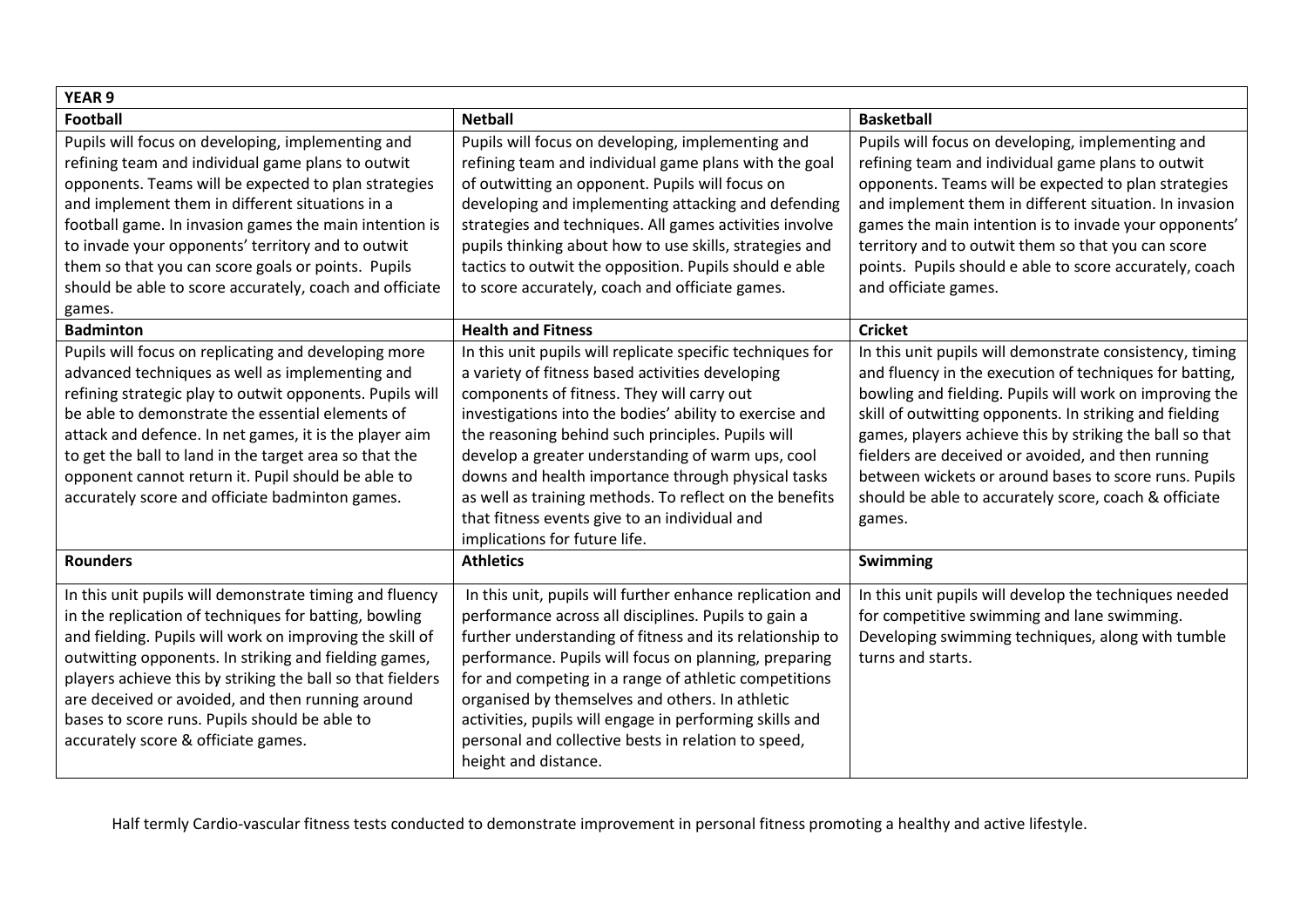<span id="page-7-0"></span>

| <b>GCSF PF</b>                                                                                                                                                                                                                 |                                                                                                                                                                                                                                                |                                                                                                                                                                                                          |
|--------------------------------------------------------------------------------------------------------------------------------------------------------------------------------------------------------------------------------|------------------------------------------------------------------------------------------------------------------------------------------------------------------------------------------------------------------------------------------------|----------------------------------------------------------------------------------------------------------------------------------------------------------------------------------------------------------|
| Year 9                                                                                                                                                                                                                         | Year 10                                                                                                                                                                                                                                        | Year 11                                                                                                                                                                                                  |
| <b>TERM 1</b>                                                                                                                                                                                                                  | <b>TERM 1</b>                                                                                                                                                                                                                                  | <b>TERM 1</b>                                                                                                                                                                                            |
| Paper 1                                                                                                                                                                                                                        | <b>Paper 1 continued</b>                                                                                                                                                                                                                       | <b>PAPER 2</b>                                                                                                                                                                                           |
| <b>Physical training</b><br><b>Health and Fitness</b>                                                                                                                                                                          | <b>Anaerobic and aerobic exercise</b>                                                                                                                                                                                                          | Ethical and socio-cultural issues in Physical activity and sport                                                                                                                                         |
| 3.1 The relationship between health and fitness and the role that<br>exercise plays both.<br>3.1.1 Definitions of fitness, health, exercise and performance and<br>the relationship between them                               | 1.3.1 Energy: the use of glucose and oxygen to release energy<br>aerobically with the production of carbon dioxide and water, the<br>impact of insufficient oxygen on energy release, the by-product of<br>anaerobic respiration (lactic acid) | 3.3.1 The different types of sporting behaviour: sportsmanship,<br>gamesmanship, and the reasons for, and consequences of,<br>deviance at elite level                                                    |
| The components of fitness, benefits for sport and how fitness is<br>measured and improved                                                                                                                                      | 1.3.2 Energy sources: fats as a fuel source for aerobic activity,<br>carbohydrates as a fuel source for aerobic and anaerobic activity                                                                                                         | 3.3.2 Interpretation and analysis of graphical representation of<br>data associated with trends in ethical and socio-cultural issues in<br>physical activity and sport                                   |
| 3.2.1 Components of fitness and the relative importance of these<br>components in physical activity and sport: cardiovascular fitness<br>(aerobic endurance), strength, muscular endurance, flexibility,                       | 1.3.3 EPOC - An understanding that EPOC (oxygen debt) is caused<br>by anaerobic exercise (producing lactic acid) and requires the<br>performer to maintain increased breathing rate after exercise to<br>repay the debt.                       | 3.3.3. Prohibited substances including the basic positive effects and<br>negative side effects: stimulants, narcotic analgesics, anabolic<br>agents, peptide hormones (EPO) and diuretics.               |
| body composition, agility, balance, coordination, power, reaction<br>time, and speed                                                                                                                                           | 1.3.4 Recovery Processes - cool down manipulation of diet,<br>massage and ice baths.                                                                                                                                                           | 3.3.4 Prohibited methods - blood doping. How blood doping occurs<br>and the effects/side effects of doing it. How blood doping leads to<br>increased red blood cell count and be which types of sporting |
| 3.2.2 Fitness tests: the value of fitness testing, the purpose of<br>specific fitness tests, the test protocols, the selection of the<br>appropriate fitness test for components of fitness and the rationale<br>for selection | The structure and functions of the cardio-respiratory system<br>Pathway of air.                                                                                                                                                                | performers this could benefit. Side effects can be: thickening of<br>blood (viscosity), potential infection, potential for heart attack and<br>embolism (blockage of vessel)                             |
| 3.2.3 Collection and interpretation of data from fitness test results<br>and analysis and evaluation of these against normative data tables                                                                                    | Gaseous exchange at the alveoli - features that assist in gaseous<br>exchange.                                                                                                                                                                 | 3.3.6 Hooliganism<br>Commercialisation of physical activity and sport                                                                                                                                    |
| 3.2.4 Fitness tests for specific components of fitness:<br>cardiovascular fitness - Cooper 12 minute tests (run, swim),<br>Harvard Step Test, agility - Illinois agility run test, strength - grip                             | Blood vessels - Structure of arteries, capillaries and veins. Function<br>of vessels - carrying oxygenated/deoxygenated blood to/from the<br>heart, gas exchange, blood pressure and redistribution of blood                                   | 3.2.1 The relationship between commercialisation, the media and<br>physical activity and sport                                                                                                           |
| dynamometer, muscular endurance - one minute<br>sit-up, one-minute press-up, speed - 30m sprint, power - vertical<br>jump, flexibility - sit and reach                                                                         | during exercise (vasoconstriction and vasodilation).<br>Structure of the heart - chambers left and right atria and<br>ventricles.                                                                                                              | 3.2.2 The advantages and disadvantages of commercialisation and<br>the media for: the sponsor, the sport, the player/performer and<br>the spectator.                                                     |
| 3.2.5 How fitness is improved - see section 3.3.1-3.3.3                                                                                                                                                                        | The cardiac cycle and the pathway of the blood - Systole and                                                                                                                                                                                   | 3.2.3 Interpretation and analysis of graphical representation of<br>data associated with trends in the commercialisation of physical                                                                     |
| 4.1 Use of data<br>4.1.1 Develop knowledge and understanding of data analysis in                                                                                                                                               | diastole. Valves open due to pressure and close to prevent<br>backflow                                                                                                                                                                         | activity and sport                                                                                                                                                                                       |
| relation to key areas of physical activity and sport                                                                                                                                                                           | Cardiac output, stroke volume and heart rate, and the relationship<br>between them. Cardiac output $(Q)$ = stroke volume x heart rate.                                                                                                         | <b>Technology in Sport</b><br>3.2.3 The advantages and disadvantages of technology for the<br>sponsor, the sport, the player/performer and the spectator.                                                |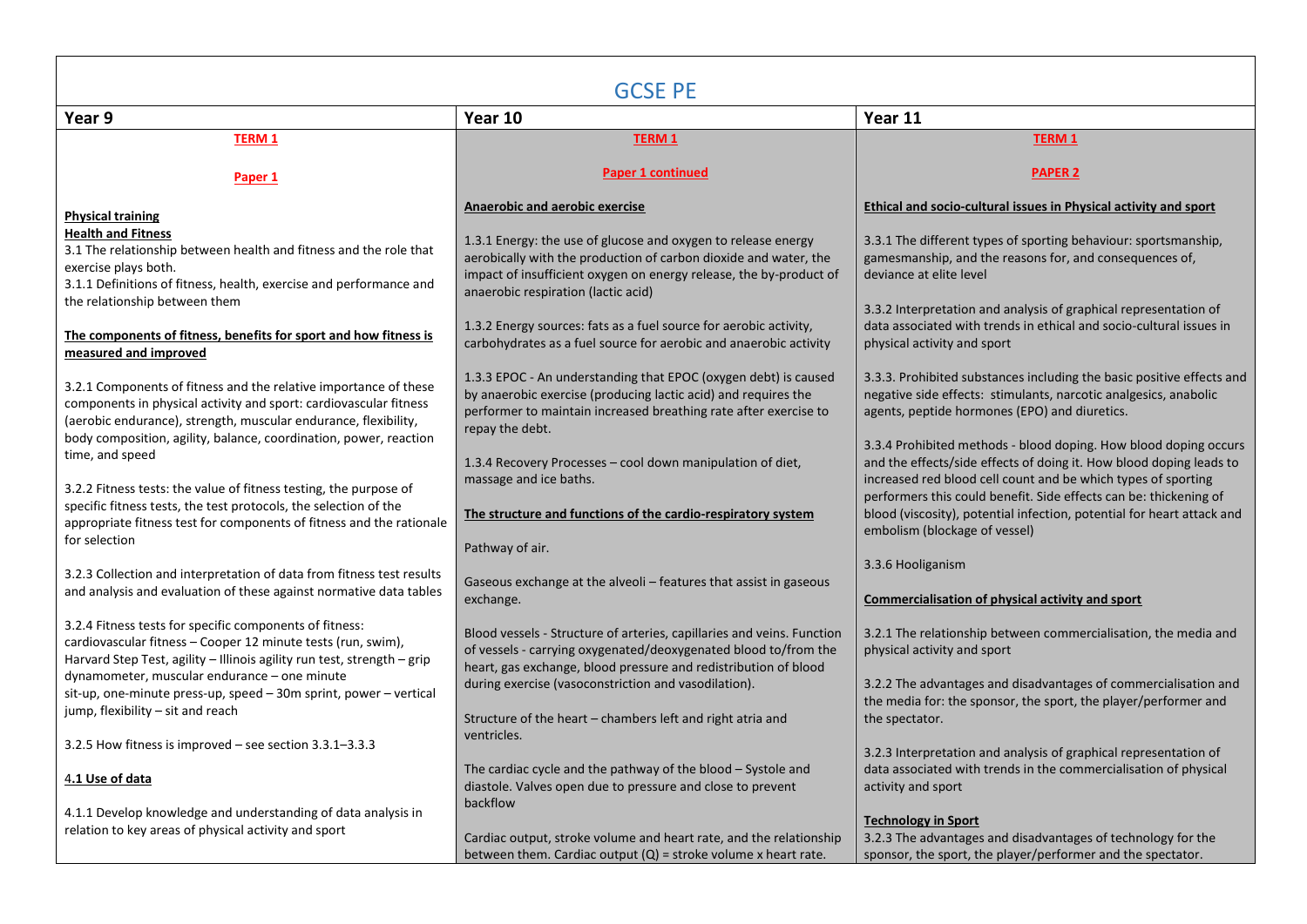| 4.1.2 Demonstrate an understanding of how data is collected in<br>fitness, physical and sport activities - using both qualitative and<br>quantitative methods<br>4.1.3 Present data (including tables and graphs)                                                                                                                                                                                                                                                                                                                                                                                                                                                                                                                                                                                                                                                                                                                                                                 | Students should be taught how to interpret heart rate graphs,<br>including an anticipatory rise, and changes in intensity.<br>Mechanics of breathing – the interaction of the intercostal<br>muscles, ribs and diaphragm in breathing                                                                                                                                                                                                                                                                                                                                                                                                                             | Performance-enhancing drugs (PEDs)<br>Positive and negative effects on sporting performance and<br>performer lifestyle, including anabolic steroids, beta blockers,<br>diuretics, narcotic analgesics, peptide hormones, (erythropoietin<br>(EPO), stimulants and blood doping.                                                                                                                                                                                                                                                                                                                                                                                                                                                                                                                                                                                                                                                                  |
|-----------------------------------------------------------------------------------------------------------------------------------------------------------------------------------------------------------------------------------------------------------------------------------------------------------------------------------------------------------------------------------------------------------------------------------------------------------------------------------------------------------------------------------------------------------------------------------------------------------------------------------------------------------------------------------------------------------------------------------------------------------------------------------------------------------------------------------------------------------------------------------------------------------------------------------------------------------------------------------|-------------------------------------------------------------------------------------------------------------------------------------------------------------------------------------------------------------------------------------------------------------------------------------------------------------------------------------------------------------------------------------------------------------------------------------------------------------------------------------------------------------------------------------------------------------------------------------------------------------------------------------------------------------------|--------------------------------------------------------------------------------------------------------------------------------------------------------------------------------------------------------------------------------------------------------------------------------------------------------------------------------------------------------------------------------------------------------------------------------------------------------------------------------------------------------------------------------------------------------------------------------------------------------------------------------------------------------------------------------------------------------------------------------------------------------------------------------------------------------------------------------------------------------------------------------------------------------------------------------------------------|
| 4.1.4 Interpret data accurately                                                                                                                                                                                                                                                                                                                                                                                                                                                                                                                                                                                                                                                                                                                                                                                                                                                                                                                                                   | Interpretation of a spirometer trace.                                                                                                                                                                                                                                                                                                                                                                                                                                                                                                                                                                                                                             | Physical, emotional and social health, fitness and well-being                                                                                                                                                                                                                                                                                                                                                                                                                                                                                                                                                                                                                                                                                                                                                                                                                                                                                    |
| 4.1.5 Analyse and evaluate statistical data from their own results<br>and interpret against normative data in physical activity and sports<br>3.3 The principles of training and their application to personal<br>exercise/training programmes<br>3.3.1 Planning training using the principles of training: individual<br>needs, specificity, progressive overload, FITT (frequency, intensity,<br>time, type), overtraining, reversibility, thresholds of training<br>(aerobic target zone: 60-80% and anaerobic target zone: 80%-90%<br>calculated using simplified Karvonen formula i.e. (220) - (your age)<br>$=$ MaxHR;<br>(MaxHR) x (60% to 80%) = aerobic training zone; (MaxHR) x (80% to<br>90%) = anaerobic training zone)<br>3.3.2 Factors to consider when deciding the most appropriate<br>training methods and training intensities for different physical<br>activities and sports (fitness/sport requirements, facilities<br>available, current level of fitness) | <b>Movement Analysis - Levers</b><br>2.1 Lever systems, examples of their use in activity and the<br>mechanical advantage they provide in movement<br>2.1.1 First, second and third class levers and their use in physical<br>activity and sport<br>2.1.2 Mechanical advantage and disadvantage (in relation to loads,<br>efforts and range of movement) of the body's lever systems and<br>the impact on sporting performance<br><b>Planes and Axes of Movement</b><br>2.2.1 Movement patterns using body planes and axes: sagittal,<br>frontal and transverse plane and frontal, sagittal, vertical axes<br>applied to physical activities and sporting actions | 1.1.1 Physical health: how increasing physical ability, through<br>improving components of fitness can improve health/reduce<br>health risks and how these benefits are achieved<br>1.1.2 Emotional health: how participation in physical activity and<br>sport can improve emotional/psychological health and how these<br>benefits are achieved<br>1.1.3 Social health: how participation in physical activity and sport<br>can improve social health and how these benefits are achieved<br>1.1.4 Impact of fitness on well-being: positive and negative health<br>effects<br>1.1.5 How to promote personal health through an understanding<br>of the importance of designing, developing, monitoring and<br>evaluating a personal exercise programme to meet the specific<br>needs of the individual<br>1.1.6 Lifestyle choices in relation to: diet, activity level,<br>work/rest/sleep balance, and recreational drugs (alcohol, nicotine) |
| 3.3.3 Types of Training<br>The use of different training methods for specific components of<br>fitness, physical activity and sport: continuous, Fartlek, circuit,<br>interval, plyometrics, weight/resistance, static stretching and<br>altitude training. The advantages and disadvantages of different<br>training methods.<br>3.3.4 Calculating intensities to optimise training effectiveness -<br>maximum heart rate (220 minus age), aerobic training zone (60-<br>80% of maximal heart rate), anaerobic training zone (80-90% of<br>maximal heart rate).<br>Specific training techniques – high altitude training as a form of<br>aerobic training.                                                                                                                                                                                                                                                                                                                       | 2.2.2 Movement in the sagittal plane about the frontal axis when<br>performing front and back tucked or piked somersaults<br>2.2.3 Movement in the frontal plane about the sagittal axis when<br>performing cartwheels<br>2.2.4 Movement in the transverse plane about the vertical axis<br>when performing a full twist jump in trampolining                                                                                                                                                                                                                                                                                                                     | 1.1.7 Positive and negative impact of lifestyle choices on health,<br>fitness and well-being, e.g. the negative effects of smoking<br>(bronchitis, lung cancer)<br><b>Engagement patterns of different social groups in physical activity</b><br>and sport<br>3.1.1 Participation rates in physical activity and sports and the<br>impact on participation rates considering the following personal<br>factors: gender, age, socio-economic group, ethnicity, disability<br>3.1.2 Interpretation and analysis of graphical representation of<br>data associated with trends in participation rates                                                                                                                                                                                                                                                                                                                                               |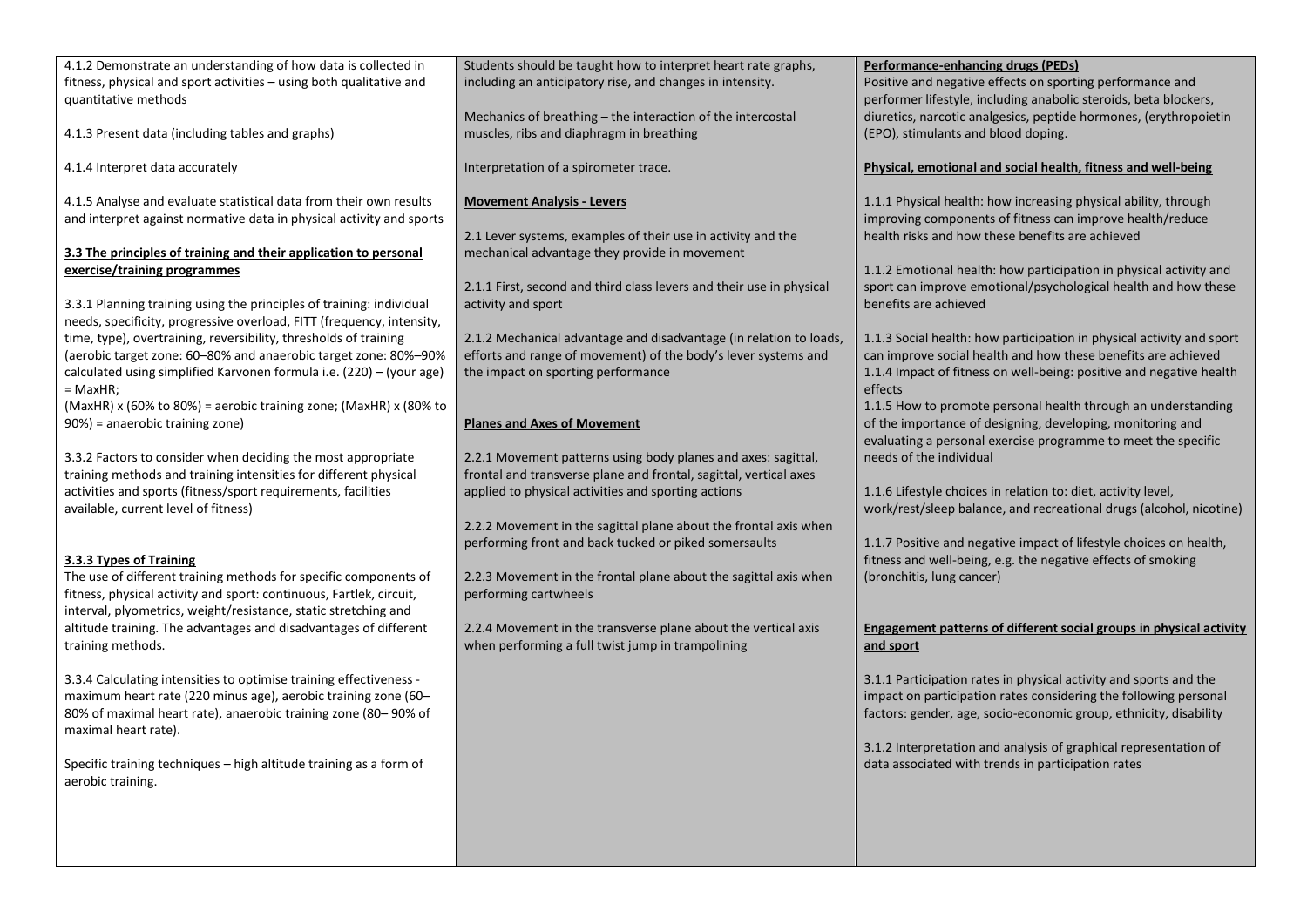|                                                                                                                                                                                                                                                                                                                                                                         | <b>NEA COURSEWORK</b>                                                                                                                                                                                                                                                                                                                                        |                                                                                                                                        |
|-------------------------------------------------------------------------------------------------------------------------------------------------------------------------------------------------------------------------------------------------------------------------------------------------------------------------------------------------------------------------|--------------------------------------------------------------------------------------------------------------------------------------------------------------------------------------------------------------------------------------------------------------------------------------------------------------------------------------------------------------|----------------------------------------------------------------------------------------------------------------------------------------|
|                                                                                                                                                                                                                                                                                                                                                                         | Part A - Analysis /15                                                                                                                                                                                                                                                                                                                                        |                                                                                                                                        |
|                                                                                                                                                                                                                                                                                                                                                                         | Analyse strengths and weaknesses for components of                                                                                                                                                                                                                                                                                                           |                                                                                                                                        |
|                                                                                                                                                                                                                                                                                                                                                                         | fitness and skills.                                                                                                                                                                                                                                                                                                                                          |                                                                                                                                        |
| <b>TERM 2</b>                                                                                                                                                                                                                                                                                                                                                           | <b>TERM 2</b>                                                                                                                                                                                                                                                                                                                                                | <b>TERM 2</b>                                                                                                                          |
|                                                                                                                                                                                                                                                                                                                                                                         |                                                                                                                                                                                                                                                                                                                                                              |                                                                                                                                        |
|                                                                                                                                                                                                                                                                                                                                                                         | <b>NEA COURSEWORK</b>                                                                                                                                                                                                                                                                                                                                        | <b>Energy use, diet, nutrition and hydration</b>                                                                                       |
| 3.3.4 Calculating intensities to optimise training effectiveness -                                                                                                                                                                                                                                                                                                      | Part A - Analysis /15 - Write up                                                                                                                                                                                                                                                                                                                             |                                                                                                                                        |
| maximum heart rate (220 minus age), aerobic training zone (60-                                                                                                                                                                                                                                                                                                          |                                                                                                                                                                                                                                                                                                                                                              | 1.3.1 The nutritional requirements and ratio of nutrients for a<br>balanced diet to maintain a healthy lifestyle and optimise specific |
| 80% of maximal heart rate), anaerobic training zone (80-90% of<br>maximal heart rate).                                                                                                                                                                                                                                                                                  | Part B - Evaluation /10: Weakness 1 - select an                                                                                                                                                                                                                                                                                                              | performances in physical activity and sport                                                                                            |
|                                                                                                                                                                                                                                                                                                                                                                         | appropriate training method to improve the                                                                                                                                                                                                                                                                                                                   |                                                                                                                                        |
| Specific training techniques - high altitude training as a form of                                                                                                                                                                                                                                                                                                      | component of fitness weakness. (/5) Write up                                                                                                                                                                                                                                                                                                                 | 1.3.2 The role and importance of macronutrients (carbohydrates,                                                                        |
| aerobic training.                                                                                                                                                                                                                                                                                                                                                       |                                                                                                                                                                                                                                                                                                                                                              | proteins and fats) for performers/players in physical activities and                                                                   |
|                                                                                                                                                                                                                                                                                                                                                                         | <b>Paper 1 Revision</b>                                                                                                                                                                                                                                                                                                                                      | sports, carbohydrate loading for endurance athletes, and timing of                                                                     |
| 3.6 Effective use of warm up and cool down                                                                                                                                                                                                                                                                                                                              | <b>Paper 1 Mock Exam</b>                                                                                                                                                                                                                                                                                                                                     | protein intake for power athletes                                                                                                      |
| 3.6.1 The purpose and importance of warm-ups and cool downs to                                                                                                                                                                                                                                                                                                          |                                                                                                                                                                                                                                                                                                                                                              | 1.3.3 The role and importance of micronutrients (vitamins and                                                                          |
| effective training sessions and physical activity and sport                                                                                                                                                                                                                                                                                                             |                                                                                                                                                                                                                                                                                                                                                              | minerals), water and fibre for performers/players in physical                                                                          |
|                                                                                                                                                                                                                                                                                                                                                                         | Paper <sub>2</sub>                                                                                                                                                                                                                                                                                                                                           | activities and sports                                                                                                                  |
| 3.6.2 Phases of a warm-up and their significance in preparation for                                                                                                                                                                                                                                                                                                     |                                                                                                                                                                                                                                                                                                                                                              |                                                                                                                                        |
| physical activity and sport                                                                                                                                                                                                                                                                                                                                             | 3.2.1.3 Guidance and Feedback                                                                                                                                                                                                                                                                                                                                | 1.3.4 The factors affecting optimum weight: sex, height, bone                                                                          |
|                                                                                                                                                                                                                                                                                                                                                                         |                                                                                                                                                                                                                                                                                                                                                              | structure and muscle girth                                                                                                             |
| 3.6.3 Activities included in warm-ups and cool downs                                                                                                                                                                                                                                                                                                                    | 3.2.1 Types of guidance, with reference to beginners and elite level                                                                                                                                                                                                                                                                                         | 1.3.5 The variation in optimum weight according to roles in specific                                                                   |
|                                                                                                                                                                                                                                                                                                                                                                         | performers.                                                                                                                                                                                                                                                                                                                                                  | physical activities and sports                                                                                                         |
| How to optimise training and prevent injury                                                                                                                                                                                                                                                                                                                             | Types of guidance with specific links to: visual (seeing), verbal                                                                                                                                                                                                                                                                                            |                                                                                                                                        |
|                                                                                                                                                                                                                                                                                                                                                                         | (hearing), manual (assist movement - physical) and mechanical                                                                                                                                                                                                                                                                                                | 1.3.6 The correct energy balance to maintain a healthy weight                                                                          |
| Injury prevention through: correct application of the principles of                                                                                                                                                                                                                                                                                                     | (use of objects/aids).                                                                                                                                                                                                                                                                                                                                       |                                                                                                                                        |
| training to avoid overuse injuries; correct application and                                                                                                                                                                                                                                                                                                             | 3.2.1 Types of feedback, with reference to beginners and elite level                                                                                                                                                                                                                                                                                         | 1.3.7 Hydration for physical activity and sport: why it is important,                                                                  |
| adherence to the rules of an activity during                                                                                                                                                                                                                                                                                                                            |                                                                                                                                                                                                                                                                                                                                                              | and how correct levels can be maintained during physical activity                                                                      |
|                                                                                                                                                                                                                                                                                                                                                                         |                                                                                                                                                                                                                                                                                                                                                              |                                                                                                                                        |
|                                                                                                                                                                                                                                                                                                                                                                         | performers: positive/negative, knowledge of results/knowledge of                                                                                                                                                                                                                                                                                             |                                                                                                                                        |
|                                                                                                                                                                                                                                                                                                                                                                         | performance and extrinsic/intrinsic.                                                                                                                                                                                                                                                                                                                         |                                                                                                                                        |
| Injuries that can occur in physical activity and sport: concussion,                                                                                                                                                                                                                                                                                                     |                                                                                                                                                                                                                                                                                                                                                              |                                                                                                                                        |
|                                                                                                                                                                                                                                                                                                                                                                         |                                                                                                                                                                                                                                                                                                                                                              | <b>REVISION</b>                                                                                                                        |
|                                                                                                                                                                                                                                                                                                                                                                         |                                                                                                                                                                                                                                                                                                                                                              |                                                                                                                                        |
|                                                                                                                                                                                                                                                                                                                                                                         |                                                                                                                                                                                                                                                                                                                                                              |                                                                                                                                        |
| competition/peak/playing season and post-season/transition.                                                                                                                                                                                                                                                                                                             | 2.2.1 The use of goal setting to improve and/or optimise                                                                                                                                                                                                                                                                                                     | <b>TERM 3</b>                                                                                                                          |
|                                                                                                                                                                                                                                                                                                                                                                         | performance                                                                                                                                                                                                                                                                                                                                                  |                                                                                                                                        |
|                                                                                                                                                                                                                                                                                                                                                                         |                                                                                                                                                                                                                                                                                                                                                              | <b>REVISION</b>                                                                                                                        |
|                                                                                                                                                                                                                                                                                                                                                                         |                                                                                                                                                                                                                                                                                                                                                              |                                                                                                                                        |
|                                                                                                                                                                                                                                                                                                                                                                         |                                                                                                                                                                                                                                                                                                                                                              |                                                                                                                                        |
| play/participation; use of appropriate protective clothing and<br>equipment; checking of equipment and facilities before use, all as<br>applied to a range of physical activities and sports<br>fractures, dislocation, sprain, torn cartilage and soft tissue injury<br>(strain, tennis elbow, golfers elbow, abrasions)<br>Seasonal Aspects - pre-season/preparation, | performers.<br>Types of feedback with specific links to beginners and to elite level<br>The use of goal setting and SMART targets to improve and/or<br>optimise performance<br>2.2.2 Principles of SMART targets (specific, measureable,<br>achievable, realistic, time-bound) and the value of each principle in<br>improving and/or optimising performance | and sport<br><b>NEA coursework re-drafting</b>                                                                                         |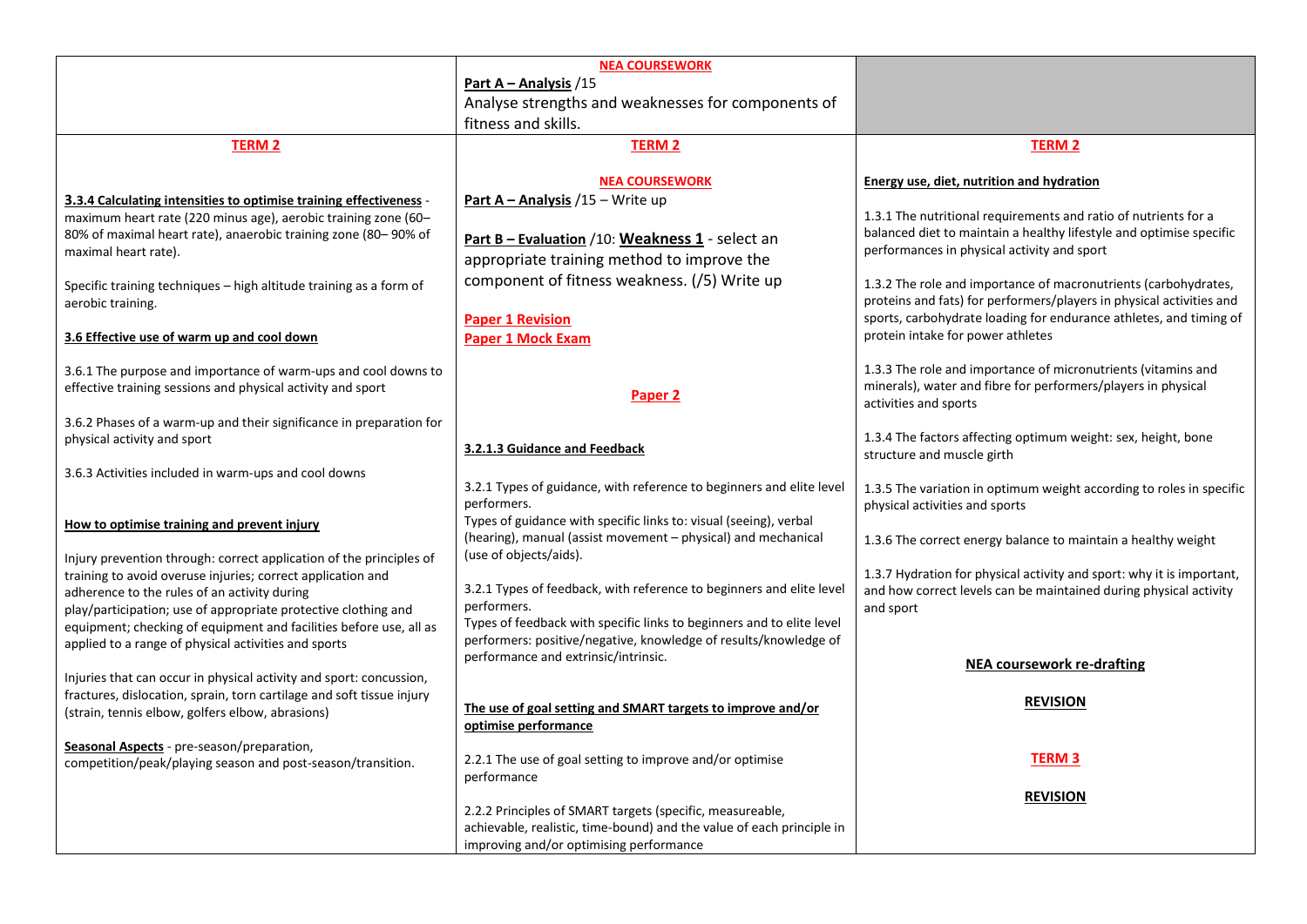|                                                                                                                                                                                                                                                                                                                       | 2.2.3 Setting and reviewing targets to improve and/or optimise<br>performance<br><b>Basic information processing model</b><br>The role of each stage (input, decision making, output and<br>feedback) of the model. Input - information from the display<br>(senses), selective attention. Decision making - selection of<br>appropriate response from memory. The role of long term and<br>short term memory. Output - information sent to muscles to carry<br>out the response. Feedback - received via self (intrinsic) and/or<br>others (extrinsic).<br><b>Classification of skills</b><br>2.1.1 Classification of a range of sports skills using the open-closed,<br>basic (simple)-complex, gross-fine self-paced to externally-paced<br>continua.<br>2.1.3 Application of knowledge of skill classification to select the<br>most relevant practice to develop a range of skills. |  |
|-----------------------------------------------------------------------------------------------------------------------------------------------------------------------------------------------------------------------------------------------------------------------------------------------------------------------|------------------------------------------------------------------------------------------------------------------------------------------------------------------------------------------------------------------------------------------------------------------------------------------------------------------------------------------------------------------------------------------------------------------------------------------------------------------------------------------------------------------------------------------------------------------------------------------------------------------------------------------------------------------------------------------------------------------------------------------------------------------------------------------------------------------------------------------------------------------------------------------|--|
|                                                                                                                                                                                                                                                                                                                       |                                                                                                                                                                                                                                                                                                                                                                                                                                                                                                                                                                                                                                                                                                                                                                                                                                                                                          |  |
|                                                                                                                                                                                                                                                                                                                       |                                                                                                                                                                                                                                                                                                                                                                                                                                                                                                                                                                                                                                                                                                                                                                                                                                                                                          |  |
| The short- and long- term effects of exercise                                                                                                                                                                                                                                                                         |                                                                                                                                                                                                                                                                                                                                                                                                                                                                                                                                                                                                                                                                                                                                                                                                                                                                                          |  |
| 1.4.1 Short-term effects of physical activity and sport on lactate<br>accumulation, muscle fatigue, and the relevance of this to the<br>player/performer                                                                                                                                                              |                                                                                                                                                                                                                                                                                                                                                                                                                                                                                                                                                                                                                                                                                                                                                                                                                                                                                          |  |
| 1.4.2 Short-term effects of physical activity and sport on heart rate,<br>stroke volume and cardiac output, and the importance of this to<br>the player/performer<br>1.4.3 Short-term effects of physical activity and sport on depth and<br>rate of breathing, and the importance of this to the<br>player/performer |                                                                                                                                                                                                                                                                                                                                                                                                                                                                                                                                                                                                                                                                                                                                                                                                                                                                                          |  |
| 1.4.4 How the respiratory and cardiovascular systems work<br>together to allow participation in, and recovery from, physical<br>activity and sport: oxygen intake into lungs, transfer to blood<br>and transport to muscles, and removal of carbon dioxide                                                            |                                                                                                                                                                                                                                                                                                                                                                                                                                                                                                                                                                                                                                                                                                                                                                                                                                                                                          |  |
| 1.4.5 Long-term effects of exercise on the body systems -see<br>$3.4.1 - 3.4.4$                                                                                                                                                                                                                                       |                                                                                                                                                                                                                                                                                                                                                                                                                                                                                                                                                                                                                                                                                                                                                                                                                                                                                          |  |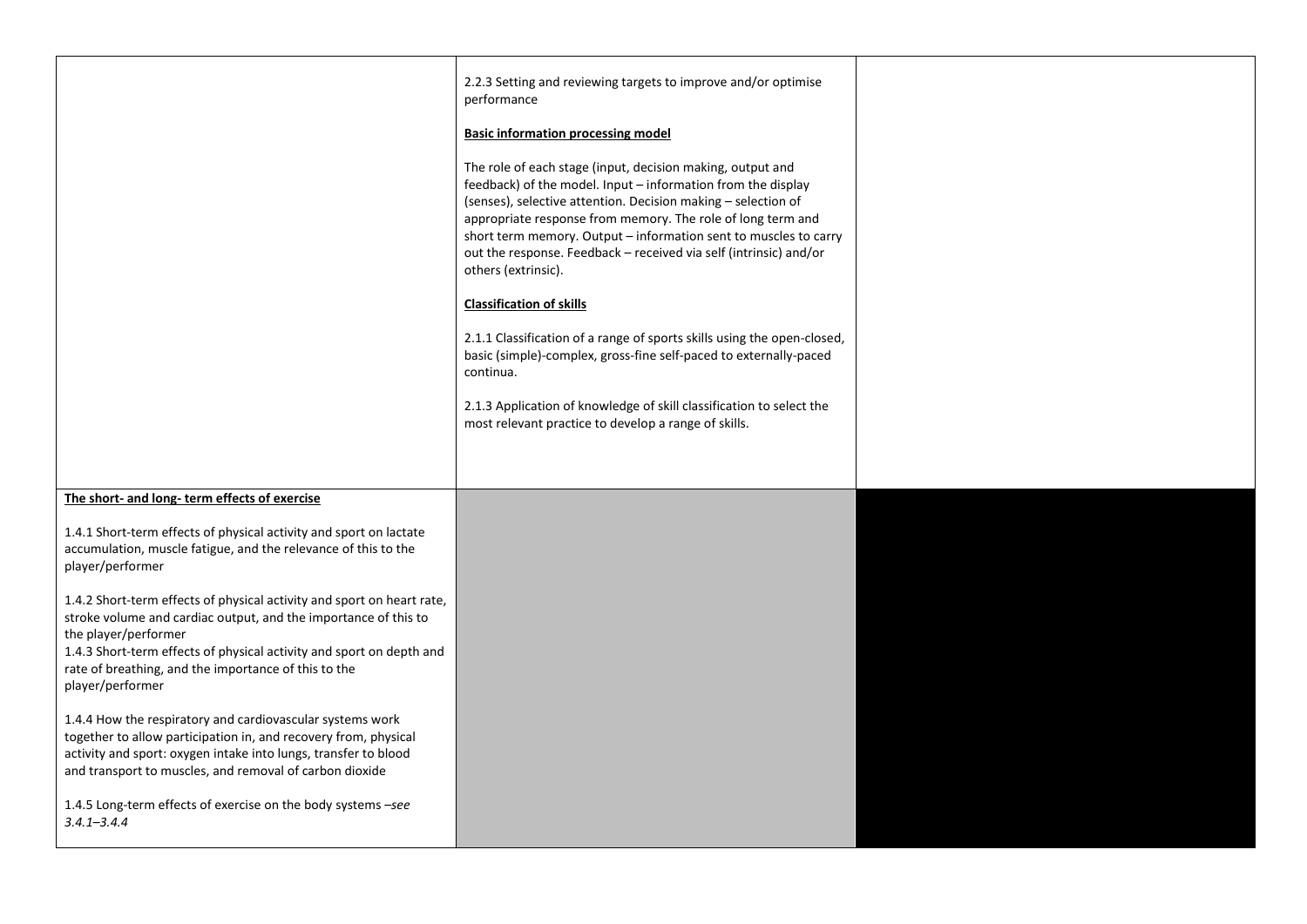| 1.4.6 Interpretation of graphical representations of heart rate,<br>stroke volume and cardiac output values at rest and during         |                                                                                                                                    |  |
|----------------------------------------------------------------------------------------------------------------------------------------|------------------------------------------------------------------------------------------------------------------------------------|--|
| exercise                                                                                                                               |                                                                                                                                    |  |
| Recap of paper 1 topics                                                                                                                |                                                                                                                                    |  |
|                                                                                                                                        |                                                                                                                                    |  |
|                                                                                                                                        |                                                                                                                                    |  |
|                                                                                                                                        |                                                                                                                                    |  |
|                                                                                                                                        |                                                                                                                                    |  |
|                                                                                                                                        |                                                                                                                                    |  |
|                                                                                                                                        |                                                                                                                                    |  |
|                                                                                                                                        |                                                                                                                                    |  |
|                                                                                                                                        |                                                                                                                                    |  |
|                                                                                                                                        |                                                                                                                                    |  |
|                                                                                                                                        |                                                                                                                                    |  |
|                                                                                                                                        |                                                                                                                                    |  |
|                                                                                                                                        |                                                                                                                                    |  |
| Term 3                                                                                                                                 | <b>TERM 3</b>                                                                                                                      |  |
|                                                                                                                                        | <b>Mental preparation for performance</b>                                                                                          |  |
| <b>Applied Anatomy and Physiology</b>                                                                                                  | 2.4.1 Mental preparation for performance: warm up, mental<br>rehearsal and arousal.                                                |  |
| 1.1.1 The functions of the skeleton applied to performance in                                                                          |                                                                                                                                    |  |
| physical activities and sports: protection of vital organs, muscle<br>attachment, joints for movement, blood cell production, support, | Controlling arousal through analysing the Inverted-U theory. The<br>relationship between arousal level and performance level, e.g. |  |
| structural shape, mineral storage.                                                                                                     | when under-aroused, performance level is low/under or over                                                                         |  |
| 1.1.2 Classification of bones: long (leverage), short (weight                                                                          | arousal causing low performance levels.                                                                                            |  |
| bearing), flat (protection, broad surface for muscle attachment),                                                                      | How optimal arousal levels vary according to the skill being                                                                       |  |
| applied to performance in physical activities and sports.                                                                              | performed in a physical activity or sport Link appropriate arousal                                                                 |  |
| 1.1.3 Bones: cranium, clavicle, scapula, five regions of the                                                                           | level (high/low) to gross/fine skills in sporting actions.                                                                         |  |
| vertebrae, ribs, sternum, humerus, radius, ulna, carpals,<br>metacarpals, phalanges (in the hand), pelvis, femur, patella, tibia,      | How arousal can be controlled using stress management                                                                              |  |
| fibula, tarsals, metatarsals, phalanges (in the foot), talus (in the                                                                   | techniques before or during a sporting performance Knowledge of<br>the following stress management techniques: deep breathing,     |  |
| ankle) and their classification and use applied to performance in                                                                      | mental rehearsal/visualisation/imagery and positive self-talk.                                                                     |  |
| physical activities and sports                                                                                                         | Understand the difference between direct and indirect aggression                                                                   |  |
|                                                                                                                                        | with application to specific sporting examples.                                                                                    |  |
|                                                                                                                                        |                                                                                                                                    |  |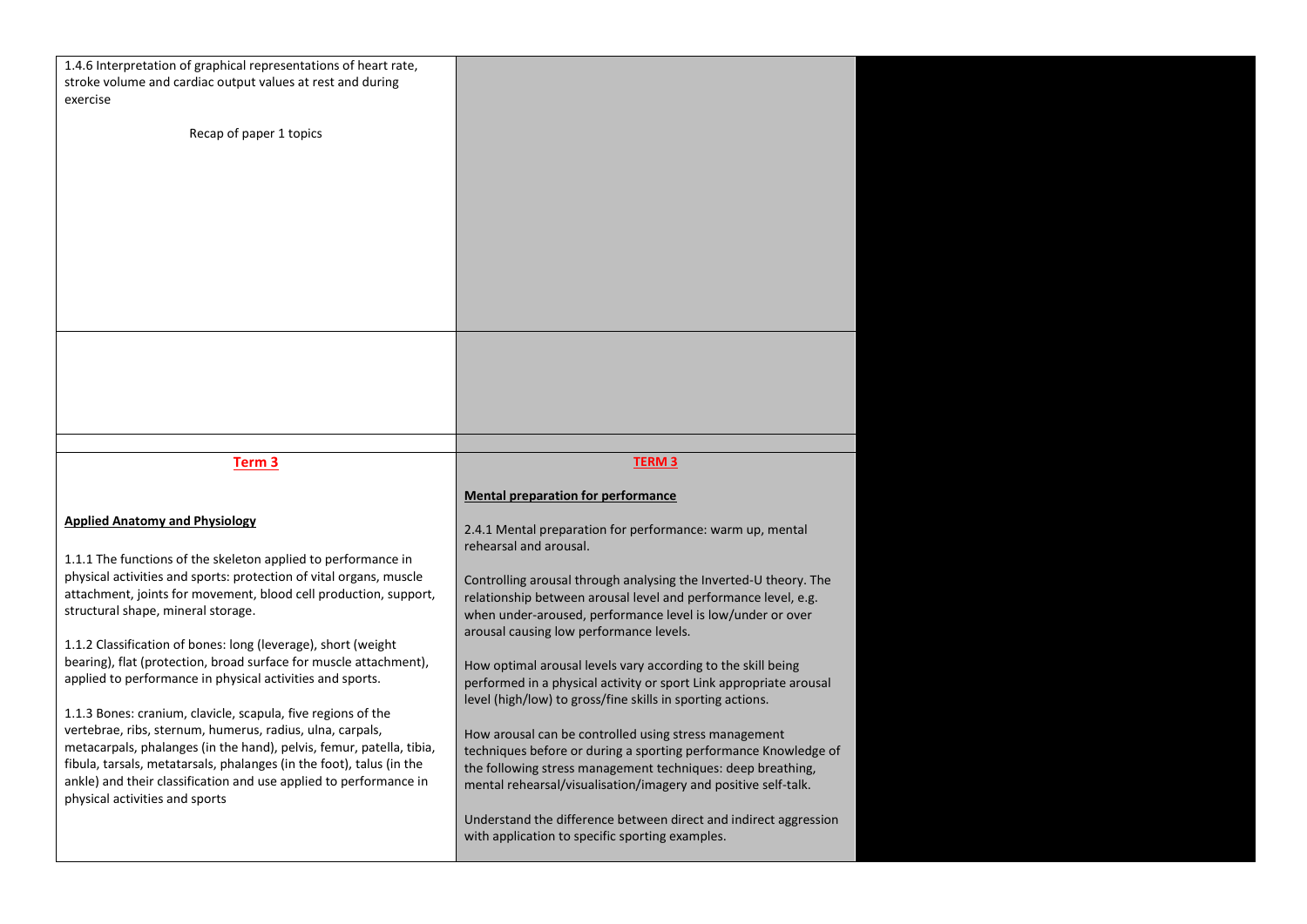| 1.1.4 Classification of joints: hinge (elbow, knee and ankle), ball |
|---------------------------------------------------------------------|
| and socket (hip and shoulder) and their impact on the range of      |
| possible movements.                                                 |

1.1.5 Movement possibilities at joints dependant on joint classification: flexion, extension, adduction, abduction, rotation, plantar-flexion, dorsi-flexion and examples of physical activity and sporting skills and techniques that utilise these movements in different sporting contexts.

1.1.6 The role of ligaments and tendons, and their relevance to participation in physical activity and sport

1.1.7 Classification and characteristics of muscle types: voluntary muscles of the skeletal system, involuntary muscles in blood vessels, cardiac muscle forming the heart, and their roles when participating in physical activity and sport

1.1.8 Location and role of the voluntary muscular system to work with the skeleton to bring about specific movement during physical activity and sport, and the specific function of each muscle (deltoid, biceps, triceps, pectoralis major, latissimus dorsi, external obliques, hip flexors, gluteus maximus, quadriceps, hamstrings, gastrocnemius and tibialis anterior)

11.9 Antagonistic pairs of muscles (agonist and antagonist) to create opposing movement at joints to allow physical activities (e.g. gastrocnemius and tibialis anterior acting at the ankle -plantar flexion to dorsi flexion; and quadriceps and hamstrings acting at the knee, biceps and triceps acting at the elbow, and hip flexors and gluteus maximus acting at the hip – all flexion to extension)

1.1.11 How the skeletal and muscular systems work together to allow participation in physical activity and sport.

#### Topic 9 **3.4 The long-term effects of exercise**

3.4.1 Long-term effects of aerobic and anaerobic training and exercise and the benefits to the muscular-skeletal and cardiorespiratory systems and performance

3.4.2 Long-term training effects: able to train for longer and more intensely

3.4.3 Long-term training effects and benefits: for performance of the muscular-skeletal system: increased bone density, increased strength of ligaments and tendons, muscle

Understand the characteristics of introvert and extrovert personality types, including examples of sports which suit these particular personality types.

#### **The consequences of a sedentary lifestyle**

1.2.1 A sedentary lifestyle and its consequences: overweight, overfat, obese, increased risk to long-term health, e.g. depression, coronary heart disease, high blood pressure, diabetes, increased risk of osteoporosis, loss of muscle tone, posture, impact on components of fitness

1.2.2 Interpretation and analysis of graphical representation of data associated with trends in physical health issues

1.2.3 Somatotypes – endomorph, mesomorph, and ectomorph. Identify the most suitable body type for particular sports.

#### **NEA COURSEWORK**

**Part B – Evaluation** /10: **Weakness 2** - select an appropriate theory to improve the skill weakness. (/5)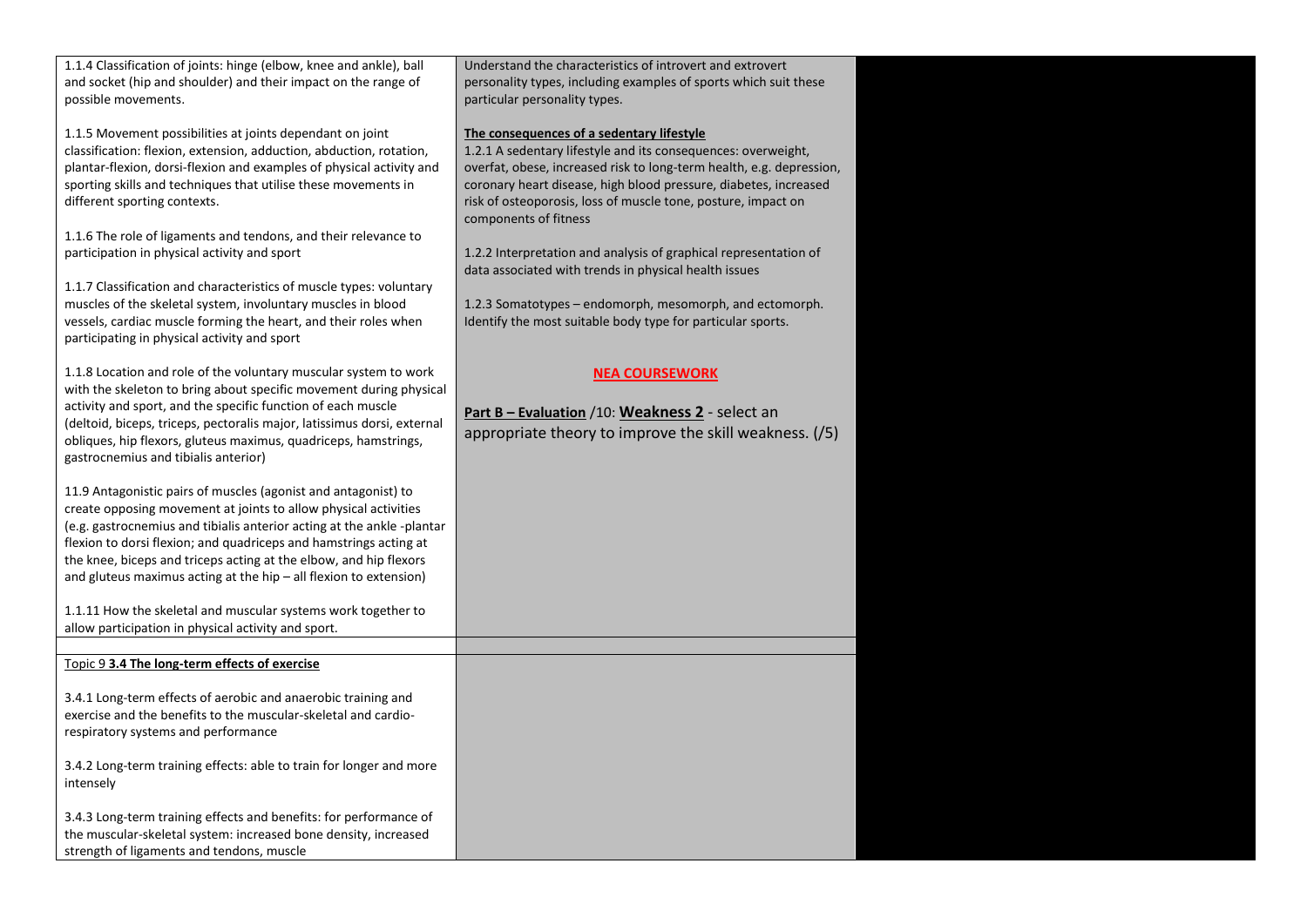| hypertrophy, the importance of rest for adaptations to take place,<br>and time to recover before the next training session<br>3.4.4 Long-term training effects and benefits: for performance of<br>the cardio-respiratory system: decreased resting heart<br>rate, faster recovery, increased resting stroke volume and<br>maximum cardiac output, increased size/strength of heart,<br>increased capilliarisation, increase in number of red blood cells,<br>drop in resting blood pressure due to more elastic<br>muscular wall of veins and arteries, increased lung<br>capacity/volume and vital capacity, increased number of alveoli,<br>increased strength of diaphragm and external intercostal muscles |                                                                                                 |                                                                                               |
|-----------------------------------------------------------------------------------------------------------------------------------------------------------------------------------------------------------------------------------------------------------------------------------------------------------------------------------------------------------------------------------------------------------------------------------------------------------------------------------------------------------------------------------------------------------------------------------------------------------------------------------------------------------------------------------------------------------------|-------------------------------------------------------------------------------------------------|-----------------------------------------------------------------------------------------------|
|                                                                                                                                                                                                                                                                                                                                                                                                                                                                                                                                                                                                                                                                                                                 | NEA coursework re-drafting Evaluation Weakness 2                                                |                                                                                               |
|                                                                                                                                                                                                                                                                                                                                                                                                                                                                                                                                                                                                                                                                                                                 |                                                                                                 |                                                                                               |
| Core practical's                                                                                                                                                                                                                                                                                                                                                                                                                                                                                                                                                                                                                                                                                                | Core practical's                                                                                | Core practical's                                                                              |
| Fitness testing<br>1.<br>Measure resting and working heart rate<br>2.<br>Training methods<br>3.<br>Testing components of fitness<br>4.<br>Netball<br>5<br>Basketball<br>Badminton<br>7.                                                                                                                                                                                                                                                                                                                                                                                                                                                                                                                         | Fitness testing<br>1.<br>Basketball<br>2.<br>Netball<br>3.<br>Football<br>4.<br>Athletics<br>5. | Netball<br>1.<br>Basketball<br>2.<br>Badminton<br>3.<br>Football<br>4.<br>Rock climbing<br>5. |

<span id="page-13-0"></span>

| <b>OCR SPORTS STUDIES</b>                              |                                      |                            |  |  |
|--------------------------------------------------------|--------------------------------------|----------------------------|--|--|
| YEAR 9                                                 | YEAR 10                              | YEAR 11                    |  |  |
| Term 1                                                 | Term 1                               | Term 1                     |  |  |
| R185 – Performance and leadership in sports activities | R184 – Contemporary Issues in Sport  | R186 – Sport and the Media |  |  |
| Practical                                              | Theory                               | Theory                     |  |  |
| Performance in two selected activities                 | Barriers/Solutions to participation. |                            |  |  |